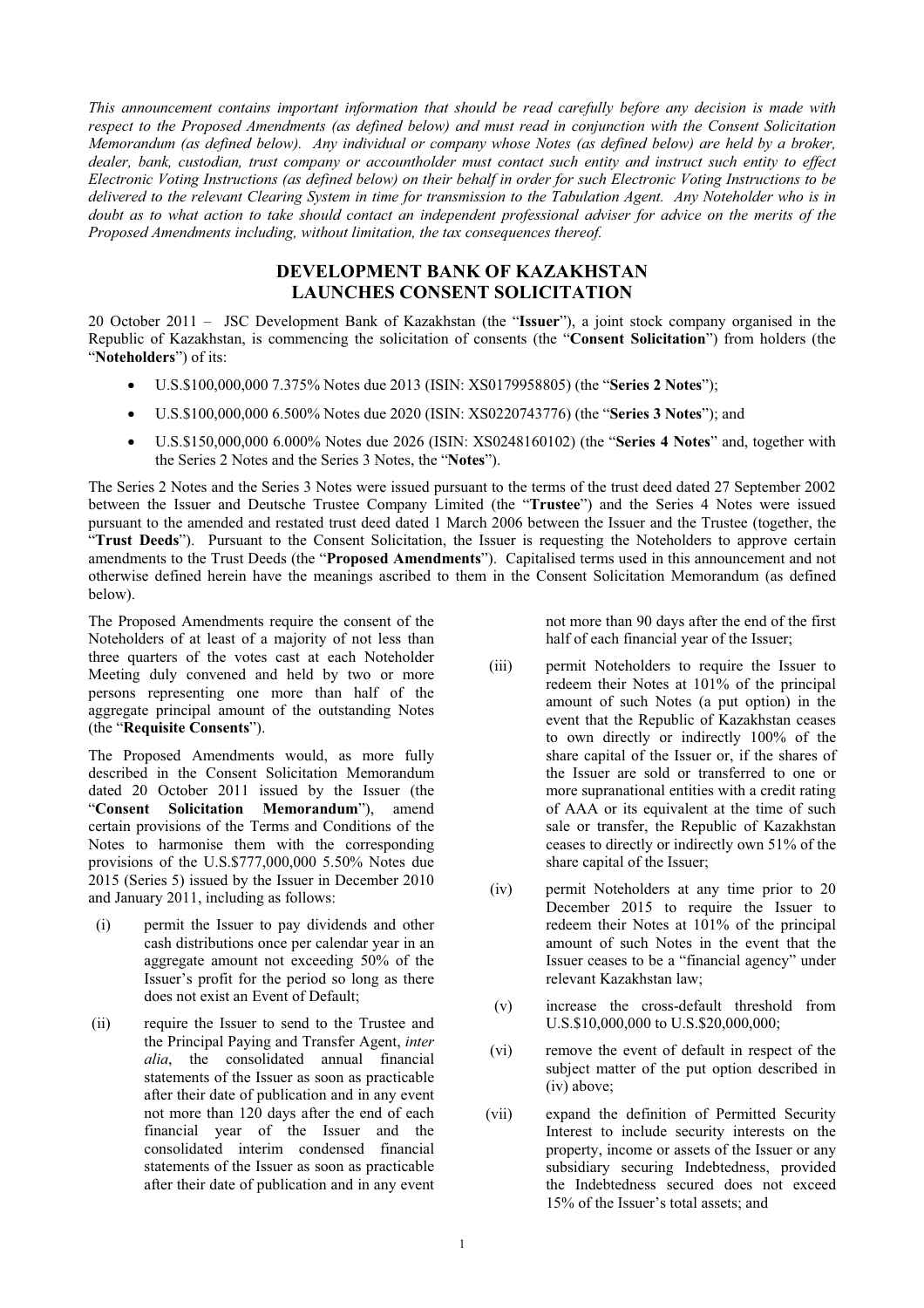(viii) make certain additional conforming changes to the Terms and Conditions and the Trust Deeds to effect the foregoing.

**The Early Solicitation Deadline is 3:00 p.m. (London time) on 1 November 2011 and the Solicitation Deadline is 3:00 p.m. (London time) on 9 November 2011 (unless extended or earlier terminated by the Issuer). The Meetings will take place on 11 November 2011 unless adjourned.** 

Noteholders wishing to participate in the Consent Solicitation should submit or to arrange to have submitted on their behalf no later than  $3:00$  p.m. (London time) on the Solicitation Deadline (unless extended or earlier terminated by the Issuer) Electronic Voting Instructions through the relevant Clearing System in accordance with the procedures of, and within the time limits specified by, the relevant Clearing System regarding the appointment of the Tabulation Agent as proxy and instructions as to how it wishes the votes in respect of the Notes beneficially owned by it to be cast at the relevant Meeting. If such Electronic Voting Instructions are delivered after the Early Solicitation Deadline, they will remain valid unless amended or revoked. All Electronic Voting Instructions will remain valid until the conclusion of the relevant Meeting or adjourned Meeting, as the case may be, unless validly amended or revoked (if revocable)

If: (i) the Extraordinary Resolutions are approved; (ii) pursuant to those Extraordinary Resolutions, the Proposed Amendments are implemented by duly executing and validly delivering the supplemental trust deeds (the "**Supplemental Trust Deeds**") in accordance with the Trust Deeds; and (iii) all Conditions Precedent are satisfied or, if capable of being waived, waived, then the Issuer will pay, or procure to be paid, on the Settlement Date:

- a cash payment of U.S.\$2.50 for each U.S.\$1,000 principal amount of a series of Notes (the "**Early Consent Fee**") to Noteholders who complete and deliver valid Consents on or before the Early Solicitation Deadline; or
- a cash payment of U.S.\$1.00 for each U.S.\$1,000 principal amount of a series of Notes (the "**Consent Fee**") to Noteholders of such series who either complete and deliver (and do not revoke) valid Consents after the Early Solicitation Deadline or who attend a Meeting with respect to a particular series of Notes and cast a vote approving the Extraordinary Resolution.

Consummation of the Consent Solicitation is conditioned upon the satisfaction or waiver of the conditions set forth in the Consent Solicitation Memorandum, including receipt of the Requisite Consents.

If the Extraordinary Resolutions are approved at the Meetings and the other conditions thereto are satisfied or, if capable of being waived, waived, all Noteholders will be bound by the Extraordinary Resolution with respect to the series of Notes held by it, whether or not a particular Noteholder delivered a valid Consent, or was present at the relevant Meeting and voted in respect of such Extraordinary Resolution.

A complete set of the Consent Solicitation materials is also available upon request by contacting the Tabulation Agent.

### **The Solicitation Agents for the Consent Solicitation are:**

**J.P. Morgan Securities Ltd.** 125 London all London EC2Y 5AJ United Kingdom

Tel: +44 20 7779 2468, +44 20 7325 4851 Attention: J.P. Morgan Liability Management Email: corp\_syndicate@jpmorgan.com, emea\_lm@jpmorgan.com

**The Royal Bank of Scotland plc**  135 Bishopsgate London, EC2M 3UR United Kingdom

Tel: +44 20 7075 3781 Attention: Liability Management Group Email: liabilitymanagement@rbs.com

# **The Tabulation Agent for the Consent Solicitation is:**

**Deutsche Trustee Company Limited**  Winchester House 1 Great Winchester Street London EC2N 2DB United Kingdom Tel: +44 (0) 20 7547 5000 Attention: Trust & Agency Services Email: xchange.offer@db.com